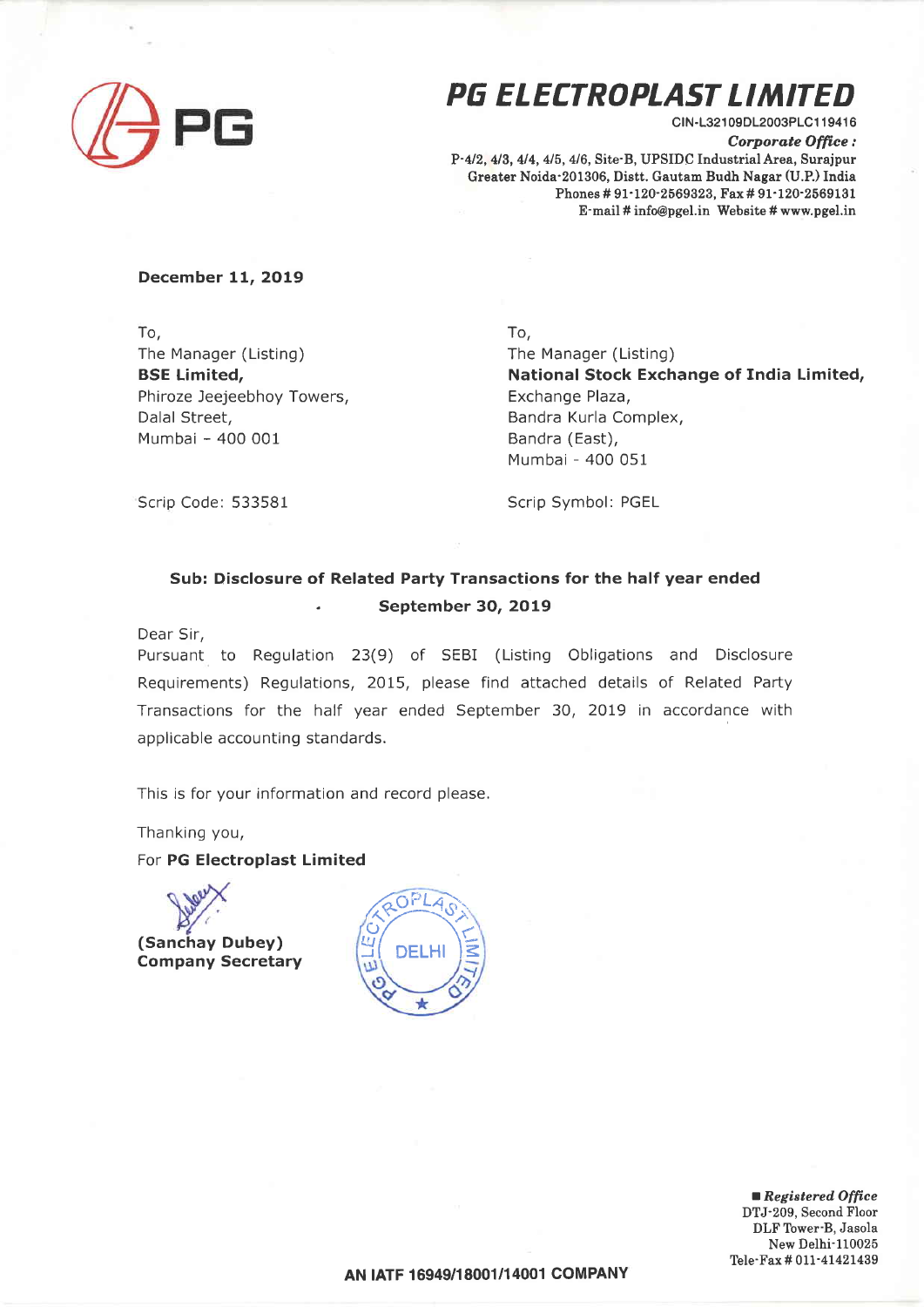## PG ELECTROPLAST LIMITED: DISCLOSURE OF RELATED PARTY TRANSACTIONS FOR THE HALF YEAR ENDED 3OTH SEPT, 2019

### RELATED PARTY TRANSACTIONS:

Pursuant to compliance of Indian Accounting Standard (IND AS) 24 "Related Party Disclosures", the relevent information is provided here below:

- (i) Related parties where control exists: Nil
- (ii) Related parties with whom transactions have taken place during the half year alongwith details of such transactions and outstanding balances as at the end of the half year:

|                                                    | Amount in Rs. Lakhs                  |                                    |
|----------------------------------------------------|--------------------------------------|------------------------------------|
| Name of related party and nature of transactions   | Relationship                         | Half year<br>ended<br>30-Sept-2019 |
| <b>Rent Paid</b>                                   |                                      |                                    |
| Mr. Vishal Gupta (Executive Director)              | Key Managerial Personnel             | 0.08                               |
| Mrs. Sudesh Gupta                                  | Relative of Key Managerial Personnel | 8.10                               |
| <b>PG Electronics</b>                              | Other related party                  | 0.30                               |
| <b>Reimbursement of Expenses</b>                   |                                      |                                    |
| Mr. Mahabir Prasad Gupta (Chief Financial Officer) | Key Managerial Personnel             | 0.75                               |
| Loan Repayment                                     |                                      |                                    |
| Mr. Promod Gupta (Chairman & Managing Director)    | Key Managerial Personnel             | 45.00                              |
| Remuneration                                       |                                      |                                    |
| Mr. Promod Gupta (Chairman & Managing Director)    | Key Managerial Personnel             | 38.15                              |
| Mr. Vishal Gupta (Executive Director)              | Key Managerial Personnel             | 38.15                              |
| Mr. Vikas Gupta (Executive Director)               | Key Managerial Personnel             | 38.15                              |
| Mr. Anurag Gupta (Executive Director)              | Key Managerial Personnel             | 38.15                              |
| Mr. Mahabir Prasad Gupta (Chief Financial Officer) | Key Managerial Personnel             | 8.67                               |
| Mr. Sanchay Dubey (Company Secretary)              | Key Managerial Personnel             | 2.11                               |

|                                                                      | Amount in Rs. Lakhs      |                                    |
|----------------------------------------------------------------------|--------------------------|------------------------------------|
| Name of related party and nature of transactions                     | Relationship             | Half year<br>ended<br>30-Sept-2019 |
| <b>Director Sitting Fee</b>                                          |                          |                                    |
| Mr. Ayodhya Prasad Anand (Independent Non-Executive<br>Director)     | Key Managerial Personnel | 0.70                               |
| Mr. Devendra Jha (Independent Non-Executive Director)                | Key Managerial Personnel | 0.70                               |
| Mr. Sharad Jain (Independent Non-Executive Director)                 | Key Managerial Personnel | 0.80                               |
| Mrs. Rita Mohanty (Independent Non-Executive Director)               | Key Managerial Personnel | 0.50                               |
| Mr. Pramod Chimmanlal Gupta (Independent Non-<br>Executive Director) | Key Managerial Personnel | 0.20                               |

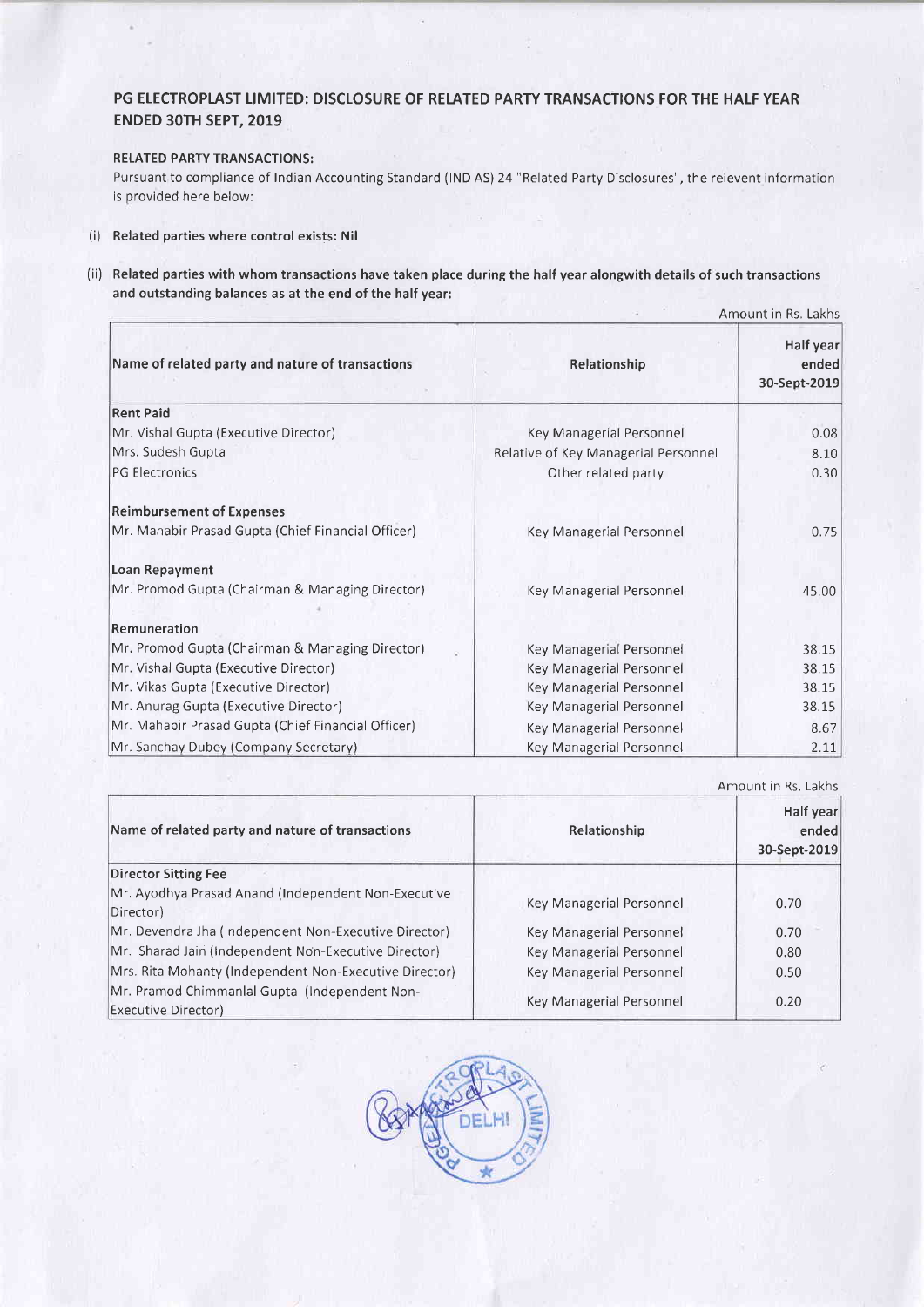|                                                    |                                      | Amount in Rs. Lakhs                |
|----------------------------------------------------|--------------------------------------|------------------------------------|
| Name of related party and nature of transactions   | Relationship                         | Half year<br>ended<br>30-Sept-2019 |
| <b>Salary to Relatives</b>                         |                                      |                                    |
| Mrs. Sarika Gupta                                  | Relative of Key Managerial Personnel | 14.70                              |
| Mrs. Natasha Gupta                                 | Relative of Key Managerial Personnel | 14.70                              |
| Mrs. Neelu Gupta                                   | Relative of Key Managerial Personnel | 14.70                              |
| Mrs. Sudesh Gupta                                  | Relative of Key Managerial Personnel | 14.70                              |
| Mr. Pranav Gupta                                   | Relative of Key Managerial Personnel | 5.89                               |
| *Provision for Leave Encashment                    |                                      |                                    |
| Mr. Promod Gupta (Chairman & Managing Director)    | <b>Key Managerial Personnel</b>      | 1.48                               |
| Mr. Vishal Gupta (Executive Director)              | <b>Key Managerial Personnel</b>      | 2.32                               |
| Mr. Vikas Gupta (Executive Director)               | <b>Key Managerial Personnel</b>      | 2.39                               |
| Mr. Anurag Gupta (Executive Director)              | Key Managerial Personnel             | 1.95                               |
| Mr. Mahabir Prasad Gupta (Chief Financial Officer) | Key Managerial Personnel             | 0.34                               |
| Mr. Sanchay Dubey (Company Secretary)              | Key Managerial Personnel             | 0.02                               |
| Mrs. Sarika Gupta                                  | Relative of Key Managerial Personnel | 1.19                               |
| Mrs. Nitasha Gupta                                 | Relative of Key Managerial Personnel | 1.05                               |
| Mrs. Neelu Gupta                                   | Relative of Key Managerial Personnel | 0.82                               |
| Mrs. Sudesh Gupta                                  | Relative of Key Managerial Personnel | 0.60                               |
| Mr. Pranav Gupta                                   | Relative of Key Managerial Personnel | 0.50                               |
| #Provision for Gratuity                            |                                      |                                    |
| Mr. Promod Gupta (Chairman & Managing Director)    | Key Managerial Personnel             | 0.11                               |
| Mr. Vishal Gupta (Executive Director)              | Key Managerial Personnel             | 0.84                               |
| Mr. Vikas Gupta (Executive Director)               | Key Managerial Personnel             | 0.84                               |
| Mr. Anurag Gupta (Executive Director)              | Key Managerial Personnel             | 0.95                               |
| Mr. Mahabir Prasad Gupta (Chief Financial Officer) | <b>Key Managerial Personnel</b>      | 0.43                               |
| Mr. Sanchay Dubey (Company Secretary)              | Key Managerial Personnel             | 0.23                               |
| Mrs. Sarika Gupta                                  | Relative of Key Managerial Personnel | 0.74                               |
| Mrs. Nitasha Gupta                                 | Relative of Key Managerial Personnel | 1.01                               |
| Mrs. Neelu Gupta                                   | Relative of Key Managerial Personnel | 0.70                               |
| Mrs. Sudesh Gupta                                  | Relative of Key Managerial Personnel | 0.94                               |
| Mr. Pranav Gupta                                   | Relative of Key Managerial Personnel | 0.61                               |

Mr. Mahabir Prasad Gupta resigned as Chief Financial Officer w.e.f. close of business hours of 14th Nov, 2019.

Mr. Promod Gupta (Chairman & Managing Director) demised on 29th Nov, 2019.

Mr. Ayodhya Prasad Anand ceased to be an Independent Director w.e.f. close of business hours of 10th Aug, 2019. Mr. Pramod Chimmanlal Gupta was appointed as an Additional Director (Non-Executive Independent) w,e,f 15th May, 2019. Thereafter, he was appointed as Independent Non-Executive Director at the AGM held on 09th Aug, 2019. \*Provision for leave encashment is made on for the half year ended 30th Sept, 2019 as per acturial valuation report. #Provision for gratuity is made on proportional basis for the half year ended 3Oth Sept, 2019 as per acturial valuation reporl.